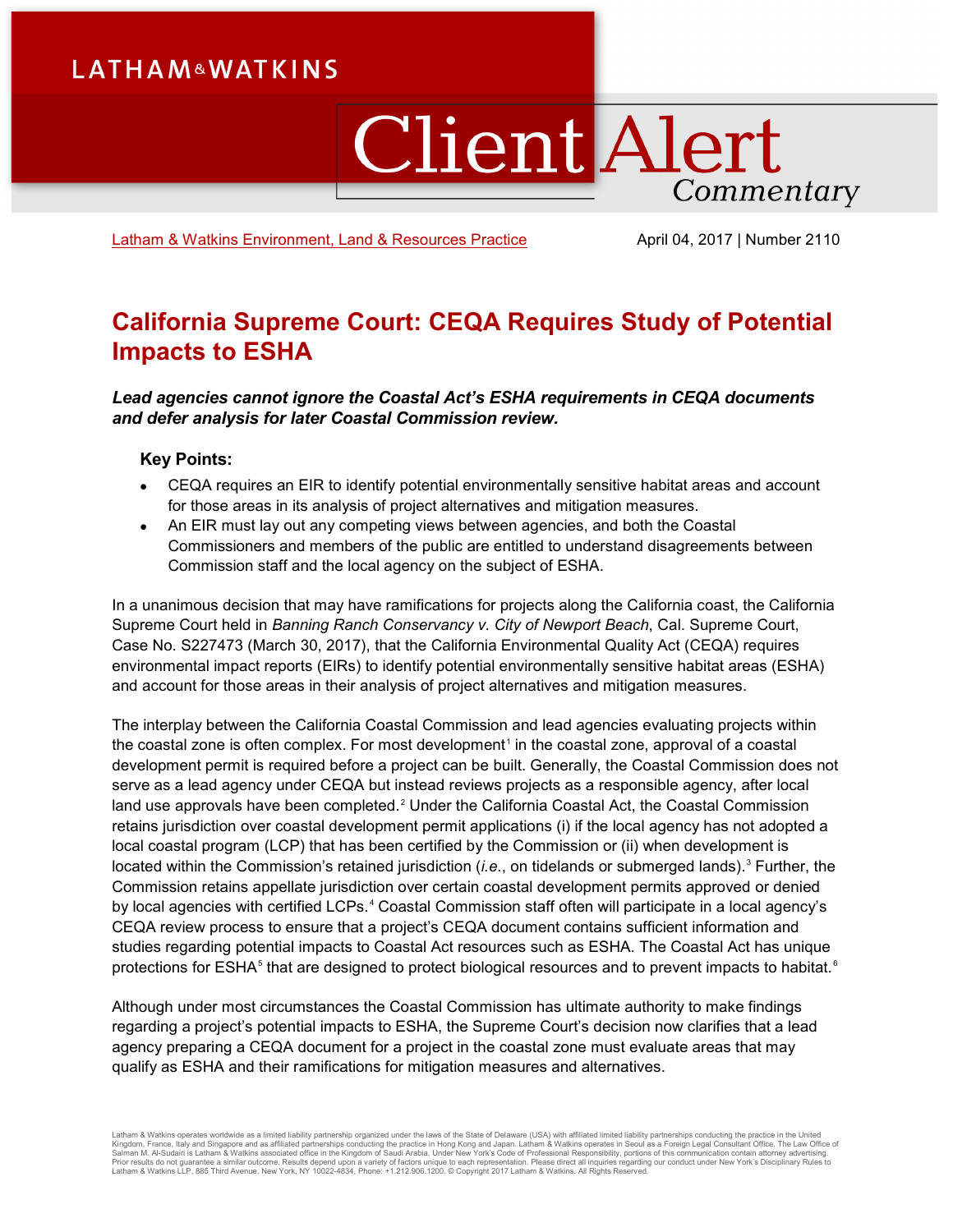# **Background**

## **Banning Ranch Project**

Banning Ranch is a privately owned 400-acre tract of undeveloped property that lies in the coastal zone and falls under the City of Newport Beach (City)'s sphere of influence for zoning and planning purposes. The City has not finalized its LCP. Although it has a coastal land use plan (CLUP), the CLUP excluded the Banning Ranch property from its scope, and because the City had not adopted procedures for issuing coastal development permits, the Coastal Commission exercised permitting authority over development on Banning Ranch.

In August 2008, Newport Banning Ranch LLC (NBR) submitted a proposal for a residential and commercial village on Banning Ranch. The proposal included a report identifying potential ESHA and included a map identifying numerous potential ESHA throughout Banning Ranch. NBR later revised its plan to accommodate the City's requested road circulation network. NBR's biological consultant pointed out that the changes would significantly impact habitat considered ESHA pursuant to the City's CLUP and the Coastal Act.

#### **Discovery of Potential ESHA**

The City proceeded with preparation of a draft EIR for the Banning Ranch project, and in 2010, a Coastal Commission ecologist determined that two areas in Banning Ranch met the definition of ESHA. The City and NBR entered into a stipulation that the Commission staff's ESHA findings would be determinative only to two areas, and the Commission would undertake a separate analysis of other areas in future proceedings. The Coastal Commission adopted the staff findings, including a determination that certain unpermitted activity was inconsistent with policies in the City's CLUP.

In October 2011, Coastal Commission staff issued a report explaining that a proposed access road across the Banning Ranch property crossed ESHA. Staff identified an alternative to avoid impacts, but the City and NBR would not agree to conditions recommended by the Commission. Commission staff commented that the road proposed on the Banning Ranch property would directly affect the already identified ESHA and others that were likely to be determined. The Banning Ranch draft EIR did not identify potential ESHA or discuss the subject in any substantive detail, but simply noted that the project would require a coastal development permit from the Commission, and that the Commission itself would determine whether Banning Ranch contained ESHA.

#### **Draft and Final EIR**

Coastal Commission staff submitted a detailed comment letter on the draft EIR, which suggested the EIR needed to address whether the proposed development was consistent with policies in both the CLUP and the Coastal Act, and pointed out that development must avoid impacts to ESHA under the Coastal Act. Staff recommended that the EIR use the CLUP to evaluate ESHA and appropriate buffer zones, and determined the proposed development was inconsistent with the ESHA requirements of the Coastal Act due to the proposed 4-lane access road intersecting potential sensitive habitat.

In the final EIR, the City claimed it had "fulfilled its obligation under CEQA to analyze the significant impacts of a project on the physical environment," and maintained that ESHA findings were in the discretion of the Coastal Commission or local agency as part of its local coastal plan certification process.[7](#page-5-6) Further, the City argued that because Banning Ranch was excluded from its CLUP as a deferred certification area, the City's CLUP was inapplicable, and any consideration of a coastal development permit for the project would require findings of consistency with the Coastal Act. Therefore,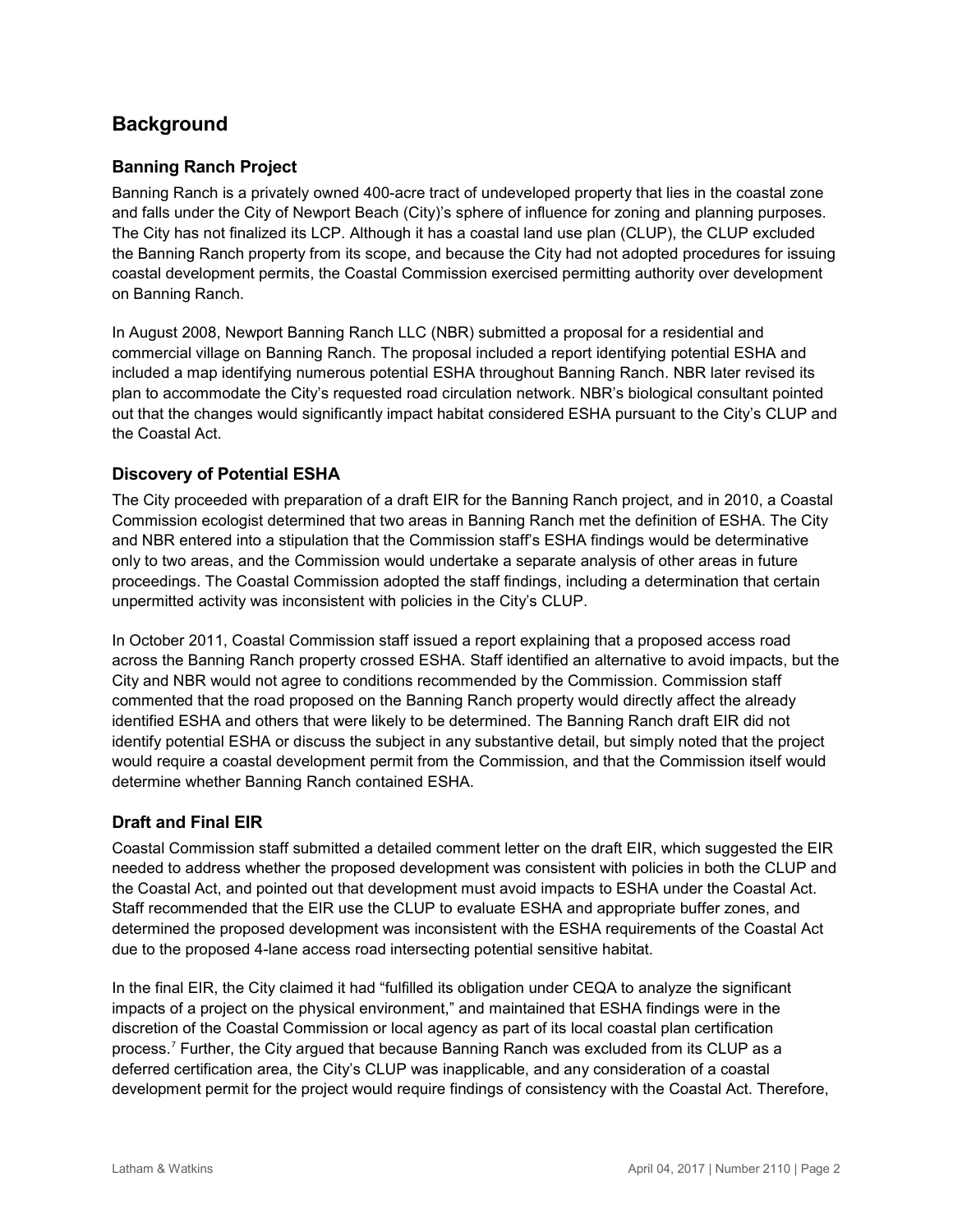the final EIR concluded that "no conclusions of ESHA can and will be made by the City at this time as part of the EIR process."[8](#page-5-7)

### **Project Approval and Litigation**

Banning Ranch Conservancy (BRC) challenged the City's approval of the project, contending that the EIR did not adequately disclose or analyze environmental impacts and mitigation measures with respect to ESHA, instead deferring those critical functions. The trial court granted BRC's petition in part, finding that although the City had failed to meet its obligations under the general plan, it had otherwise complied with CEQA.

The Court of Appeal reversed, concluding the general plan did not require the City to work with the Coastal Commission before project approval. On the CEQA issue regarding ESHA impacts, the Court of Appeal sided with the trial court, and found it sufficient for the EIR to note that the project was outside the scope of the CLUP and that the Coastal Commission would determine whether ESHA would be affected.

# **Discussion**

The Supreme Court analyzed whether the Banning Ranch EIR was required to identify potential ESHA and analyze the impacts of the project on those areas.<sup>[9](#page-5-8)</sup> The City argued that CEQA imposes no duty to consider the Coastal Act's ESHA requirements, and that it was sufficient for the Banning Ranch EIR to analyze the impacts of the project without accounting for potential ESHA.

## **Related Regulatory Regimes**

The Court rejected the City's position noting that the City may not ignore the fact that Banning Ranch is in the coastal zone. "CEQA sets out a fundamental policy requiring local agencies to 'integrate the requirements of this division with planning and environmental review procedures otherwise required by law or by local practice so that all those procedures, to the maximum feasible extent, run concurrently, rather than consecutively."<sup>[10](#page-5-9)</sup> The lead agency should integrate CEQA review with related environmental review and consultation requirements found in federal, state or local laws. The Court found the City ignored its obligation to integrate CEQA review with the requirements of the Coastal Act.

The Court noted that the CEQA Guidelines specifically call for consideration of related regulatory regimes such as the Coastal Act when discussing project alternatives.<sup>[11](#page-5-10)</sup> Specifically, when conducting the feasibility analysis, an agency should consider the regional context if a project has a regionally significant impact. $^{12}$  $^{12}$  $^{12}$  "By definition, projects with substantial impacts in the coastal zone are regionally significant." $^{13}$  $^{13}$  $^{13}$ Thus, the Court concluded that the Coastal Act's ESHA provisions should have been central to the Banning Ranch EIR's alternatives and mitigation measures analysis. Instead, the EIR omitted analysis of the Coastal Act's ESHA requirements, and did not discuss which areas might qualify as ESHA or consider impacts on two relevant ESHA delineated Coastal Commission consent orders. As a result, the Court concluded the EIR did not meaningfully address feasible alternatives or mitigation measures. Given the evidence before the City that ESHA were present, the Court noted that the decision to forego discussion of those areas was not reasonable.

#### **Deferral of ESHA Analysis**

Additionally, the Court found the City's justifications for deferring the ESHA analysis to be unpersuasive. The City argued that it had no authority to designate ESHA on Banning Ranch because only the Coastal Commission could do so. The Court noted that a lead agency is not required to make a "legal" ESHA determination in an EIR, but must identify potential ESHA and analyze the impacts of the project on those areas. However, the California Supreme Court noted that a reviewing court should consider only the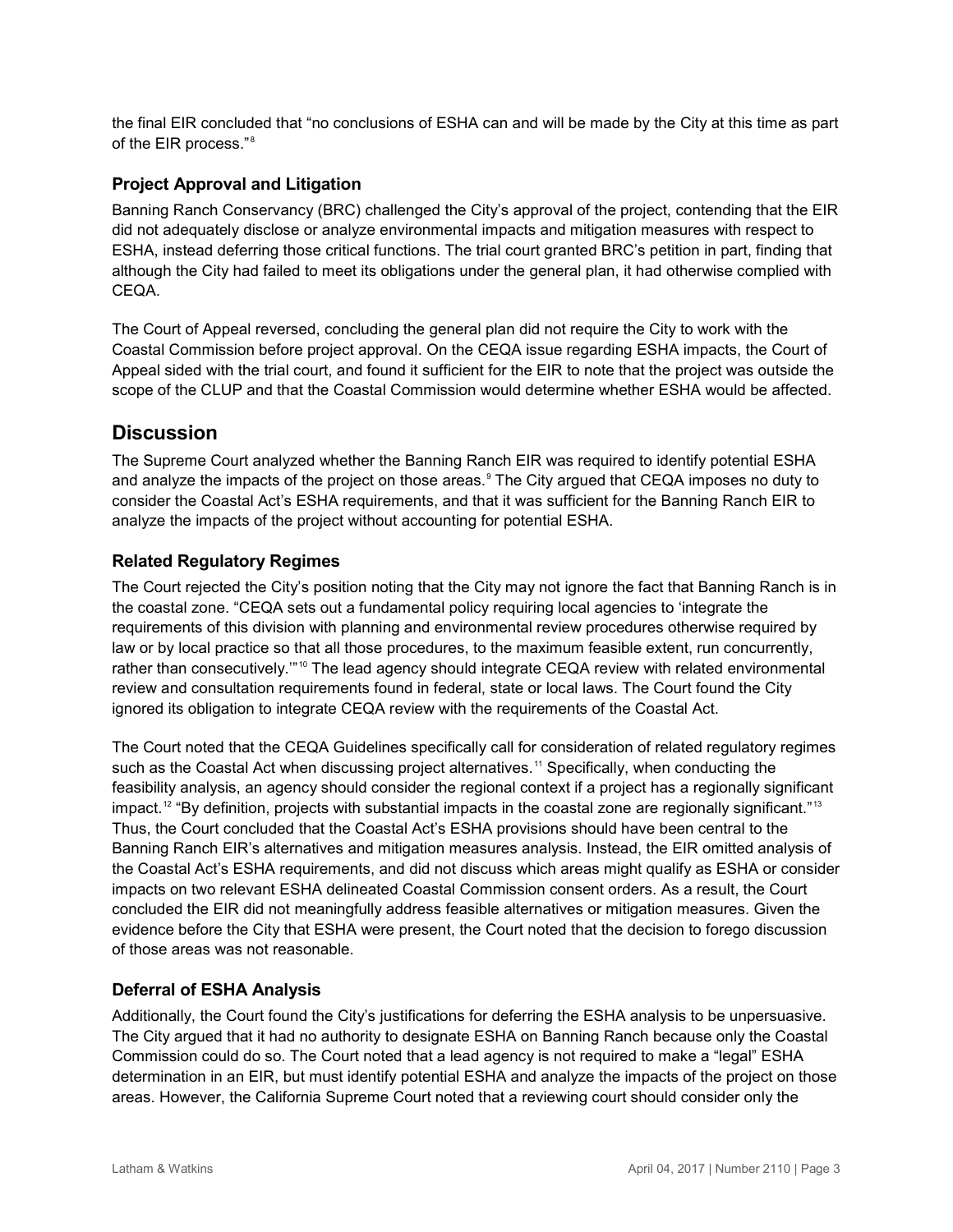sufficiency of the discussion and expressed no view as to whether ESHA impacts must be avoided as opposed to mitigated.

#### **Analysis of Potential ESHA Was Not Speculative**

The City also claimed that identification of potential ESHA would be merely speculative. The Court disagreed, noting that ESHA had already been identified on the project site and NBR's consultant had identified potential ESHA in other areas. Further, the City's CLUP provided guidelines for identifying ESHA, the Coastal Commission staff offered assistance in identifying ESHA and the City routinely applied its CLUP guidelines in other projects to identify ESHA impacts. Therefore, the Court found the City had ample bases for an informed discussion on the project's potential ESHA impacts, and the City did not use its best efforts to investigate and disclose what it discovered about ESHA on Banning Ranch, as required by CEQA.

#### **Analysis of Potential ESHA Should Not Be Deferred Until Coastal Commission Permitting**

Finally, the City argued that potential ESHA impacts would be considered during the Coastal Commission permitting phase of the project and therefore did not need to be included in the EIR. The Court concluded that deferring ESHA analysis would be inconsistent with CEQA's policy of integrated review, [14](#page-5-13) noting that "[l]ead agencies in particular must take a *comprehensive* view in an EIR."[15](#page-5-14)

The Court rejected the supposition that the City would be required to accept the Commission staff's ESHA designations and related measures if it were required to identify potential ESHA. The Court noted that an EIR is an informational document and the lead agency may disagree with the opinions of other agencies. However, to serve its purposes as an informational document an EIR is required to explain other interested agencies' competing views.<sup>[16](#page-5-15)</sup> While the Coastal Commission will make the ultimate findings regarding ESHA on Banning Ranch, the Court noted that the public is entitled to understand disagreements between Commission staff and the City on potential ESHA: "Rather than sweep disagreements under the rug," the City is required to explain them in the EIR.<sup>[17](#page-5-16)</sup>

The Court added that if the City's approach were to be adopted, lead agencies would be allowed to "perform truncated and siloed environmental review, leaving it to other responsible agencies to address related concerns seriatim."[18](#page-5-17) Further, the Court concluded the City's handling of the Banning Ranch EIR ignored the practical reality that the project must pass muster under the Coastal Act.

Therefore, the Court concluded the City abused its discretion by certifying an inadequate EIR. The City's failure to account for related regulations substantially impaired the EIR's informational function, and amounted to prejudice requiring reversal of the Court of Appeal's decision.

# **Implications**

The California Supreme Court decision in *Banning Ranch Conservancy* makes clear that EIRs for development projects in the coastal zone must address potential impacts to ESHA. Although review of ESHA is required under *Banning Ranch Conservancy*, the Court "express[ed] no view as to whether ESHA impacts must be avoided, as opposed to mitigated."[19](#page-5-18) Proponents of projects in California's coastal zone undergoing CEQA review by a lead agency other than the Coastal Commission should coordinate with that agency to ensure that the CEQA document addresses potential impacts to ESHA, and if significant impacts are identified, evaluates feasible alternatives and mitigation measures to address them.

If you have questions about this *Client Alert*, please contact one of the authors listed below or the Latham lawyer with whom you normally consult: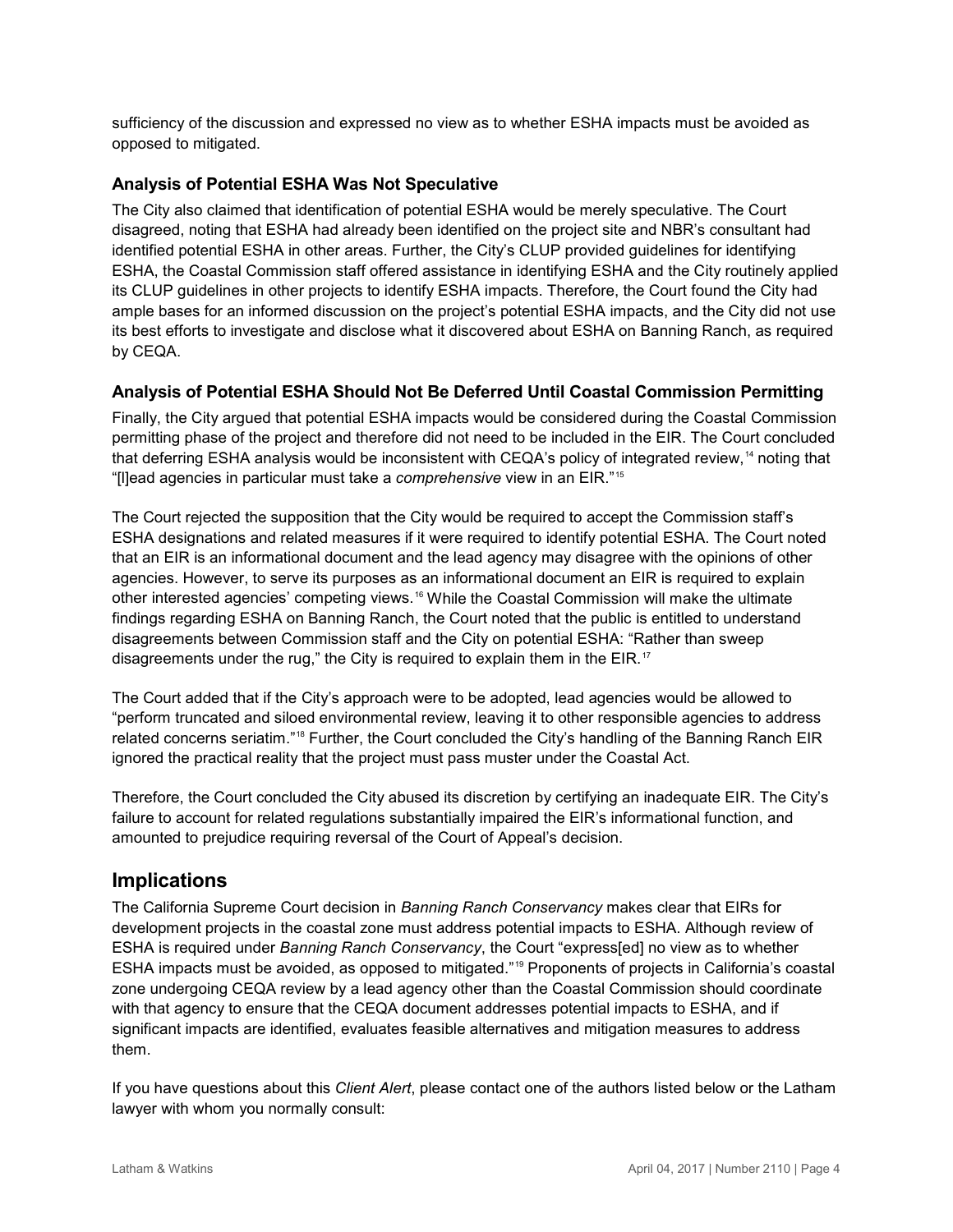#### **[Winston P. Stromberg](https://www.lw.com/people/winston-stromberg)**

[winston.stromberg@lw.com](mailto:winston.stromberg@lw.com) +1.213.891.8983 Los Angeles

#### **[Lucas I. Quass](https://www.lw.com/people/lucas-quass)**

[lucas.quass@lw.com](mailto:lucas.quass@lw.com) +1.213.891.8532 Los Angeles

#### **[Jennifer K. Roy](https://www.lw.com/people/JenniferKRoy)**

[jennifer.roy@lw.com](mailto:jennifer.roy@lw.com) +1.858.523.3984 San Diego

#### **[Samantha K. Seikkula](https://www.lw.com/people/samantha-seikkula)**

[samantha.seikkula@lw.com](mailto:samantha.seikkula@lw.com) +1.858.509.8457 San Diego

#### **You Might Also Be Interested In**

**[Trump's Proposed EPA Budget Cuts Underscore the Role of Next Generation Enforcement](https://www.lw.com/thoughtLeadership/trump-EPA-budget-cuts-role-next-generation-enforcement)**

**[California Supreme Court: Government Communications on Private Accounts Are Public](https://www.lw.com/thoughtLeadership/california-supreme-court-government-communications-on-private-accounts-are-public)**

**[President Signs Executive Order Directing EPA and Army to Review and "Rescind or Revise"](http://www.cleanenergylawreport.com/environmental-and-approvals/president-signs-executive-order-directing-epa-and-army-to-review-and-rescind-or-revise-clean-water-rule/)  [Clean Water Rule](http://www.cleanenergylawreport.com/environmental-and-approvals/president-signs-executive-order-directing-epa-and-army-to-review-and-rescind-or-revise-clean-water-rule/)**

**[California Supreme Court Addresses Subsequent Review Under CEQA; Rejects Lishman "New](http://www.cleanenergylawreport.com/environmental-and-approvals/california-supreme-court-addresses-subsequent-review-under-ceqa-rejects-lishman-new-project-test/)  [Project" Test](http://www.cleanenergylawreport.com/environmental-and-approvals/california-supreme-court-addresses-subsequent-review-under-ceqa-rejects-lishman-new-project-test/)**

*Client Alert* is published by Latham & Watkins as a news reporting service to clients and other friends. The information contained in this publication should not be construed as legal advice. Should further analysis or explanation of the subject matter be required, please contact the lawyer with whom you normally consult. The invitation to contact is not a solicitation for legal work under the laws of any jurisdiction in which Latham lawyers are not authorized to practice. A complete list of Latham's *Client Alerts* can be found at [www.lw.com.](http://www.lw.com/) If you wish to update your contact details or customize the information you receive from Latham & Watkins, visit<http://events.lw.com/reaction/subscriptionpage.html> to subscribe to the firm's global client mailings program.

#### **Endnotes**

 $\overline{a}$ 

<sup>&</sup>lt;sup>1</sup> The California Coastal Act defines "development" broadly, as "on land, in or under water, the placement or erection of any solid material or structure;  discharge or disposal of any dredged material or of any gaseous, liquid, solid, or thermal waste;  grading, removing, dredging, mining, or extraction of any materials; change in the density or intensity of use of land, including, but not limited to, subdivision pursuant to the Subdivision Map Act (commencing with Section 66410 of the Government Code), and any other division of land, including lot splits, except where the land division is brought about in connection with the purchase of such land by a public agency for public recreational use; change in the intensity of use of water, or of access thereto; construction, reconstruction, demolition, or alteration of the size of any structure, including any facility of any private, public, or municipal utility;  and the removal or harvesting of major vegetation other than for agricultural purposes, kelp harvesting, and timber operations which are in accordance with a timber harvesting plan submitted pursuant to the provisions of the Z'berg-Nejedly Forest Practice Act of 1973 (commencing with Section 4511)." Pub. Res. Code § 30106.